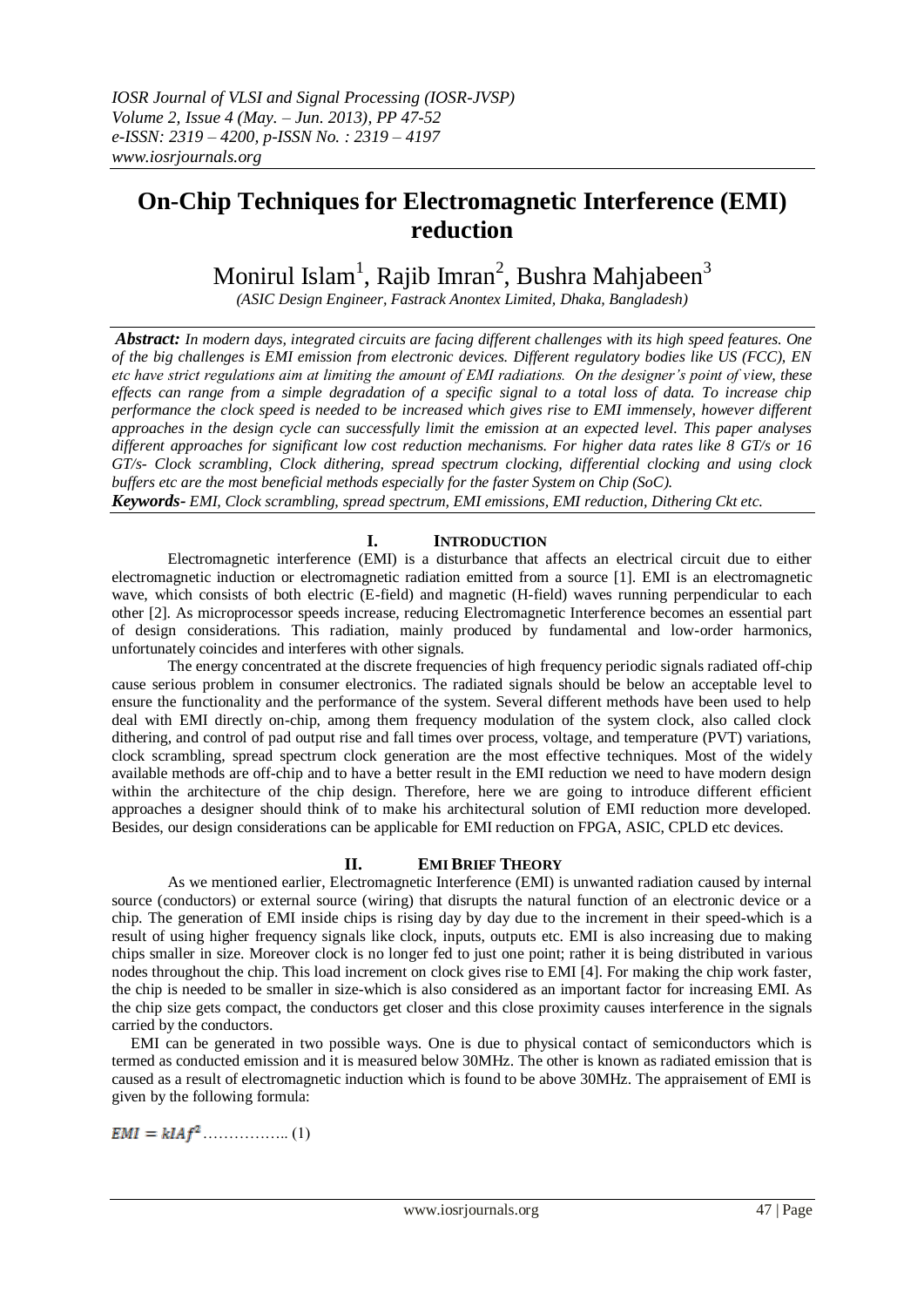Where k is proportionality constant that depend on chip material and other factors, A is loop area, I is amount of current flowing and f is frequency of the signal by which EMI is created [3].

 Internal EMI disrupts the normal functionality of any electronic device. For example, EMI causes skin effect, proximity effect, hysteresis losses, transients, voltage drops, electromagnetic disturbances, eddy current losses, harmonic distortion, and reduction in the permeability of the material. It is also the reason for injection of high frequency noise in power lines and wires acting as antennas that directly emit radiation. When these problems are created inside a chip it hampers the normal functionality of the chip. For example, EMI creates clock obstacle which results setup and hold time violation. In addition it causes disruption in the clock tree network operation and also in synchronization of I/O signal with clock. Sometimes power or ground pins can be burnt as a result of excessive EMI. It also gives rise to excessive twist noise which is very harmful for proper signal flow. So, EMI is expected to be eliminated completely from a chip. As this is not possible practically, it is required to be eliminated as much as possible for better functionality and longevity of any electronic device or chip. The permissible amount of EMI emission from an electronic device for the soundness of human health around that device is decided by United States Federal Communication Commission's (FCC) Part 15 and International Electro technical Commission's International Special Committee on Radio Interference (CISPR) Publication 22 class B limits [3]. So reducing EMI from any device or chip is a must. However, there are a number of ways to reduce EMI from a chip like clock scrambling method, spread spectrum CLK generation, differential clocking, typical clock dithering circuit, using CLK buffer, multi segment clocking etc. Now, for example an approximation of EMI reduction using spread spectrum technique is presented for better understanding of (a general) method and its purpose.

| Clock Frequency | Radiation<br>$dB(*)$ | Pick<br>(PR) | EMI | Reduction | <b>Measurement Frequency</b>                  |
|-----------------|----------------------|--------------|-----|-----------|-----------------------------------------------|
| $66~76$ MHz     | 40.0                 | <8dB         |     |           | $600 - 700$ MHz<br>(9 <sup>th</sup> harmonic) |
| $90 - 100$ MHz  | 43.5                 |              |     |           | 650~700 MHz<br>(7 <sup>th</sup> harmonic)     |

## \*FCC Part 15 Class B Limits.

 Like spread spectrum technique other methods can also be used for the purpose of reduction of EMI. Here by contemplating a few of them, we are going to deliberate a befitting method to solve the EMI problem inside chips.

## **III. TYPICAL PROBLEM CAUSED BY EMI**

Problems caused by EMI in chips are consequential and undesired. Before taking steps to remove these problems they must be expatiated. One of the problems caused by EMI is direct radiation from chip surface. The conductors inside the chip act as antennas as an effect of flowing high current through them. This occurs due to Large Scale Integration. However, the level of radiation is smaller due to this kind of problem and can be deprecated by customizing chip design.

 Another problem is conducting noise to signaling ports which causes off chip wires acting as antennas as well. Effect of this kind of noise source is significant but can be removed without many obstructions. Moreover wire subsystem clocks require independent EMI spreading in such case, the data and the clock can lose synchronization if a modified design is not utilized. This issue can grossly misalign the clock information with the data integrity.

 Now, the most significant effect of EMI on chip is power line conducting high frequency noise signal. Chip switching activity contributes immensely to power/ground current. As high frequency current is the main source of EMI, the increment in power/ground current gives a significant amount of increase of EMI inside chips. EMI produced by this method is the hardest to remove from a chip [8].

## **IV. TECHNIQUES TO REDUCE EMI ON SYSTEM ON CHIP**

In this section, we will propose various techniques to reduce EMI specially system on chip, which is the main attraction of our discussions. We declared earlier that electromagnetic radiation can't be removed entirely but it can be kept within a limit and by following novel techniques we can make our design more standard at preventing interference between electronic devices and should yield expected reduction in the electromagnetic interference. The strict regulations of regulatory bodies and the cost sensitivity of their impact have led to the development of alternative and less expensive solutions. In the following discussion we will introduces some of those effective techniques, their circuitry and issues how they impact on EMI reduction in brief.

 In modern integrated circuits, almost any electrical transitions with sharp edges, such as clock, data, address etc produces electromagnetic radiation. Due to high performance modern devices we need to increase their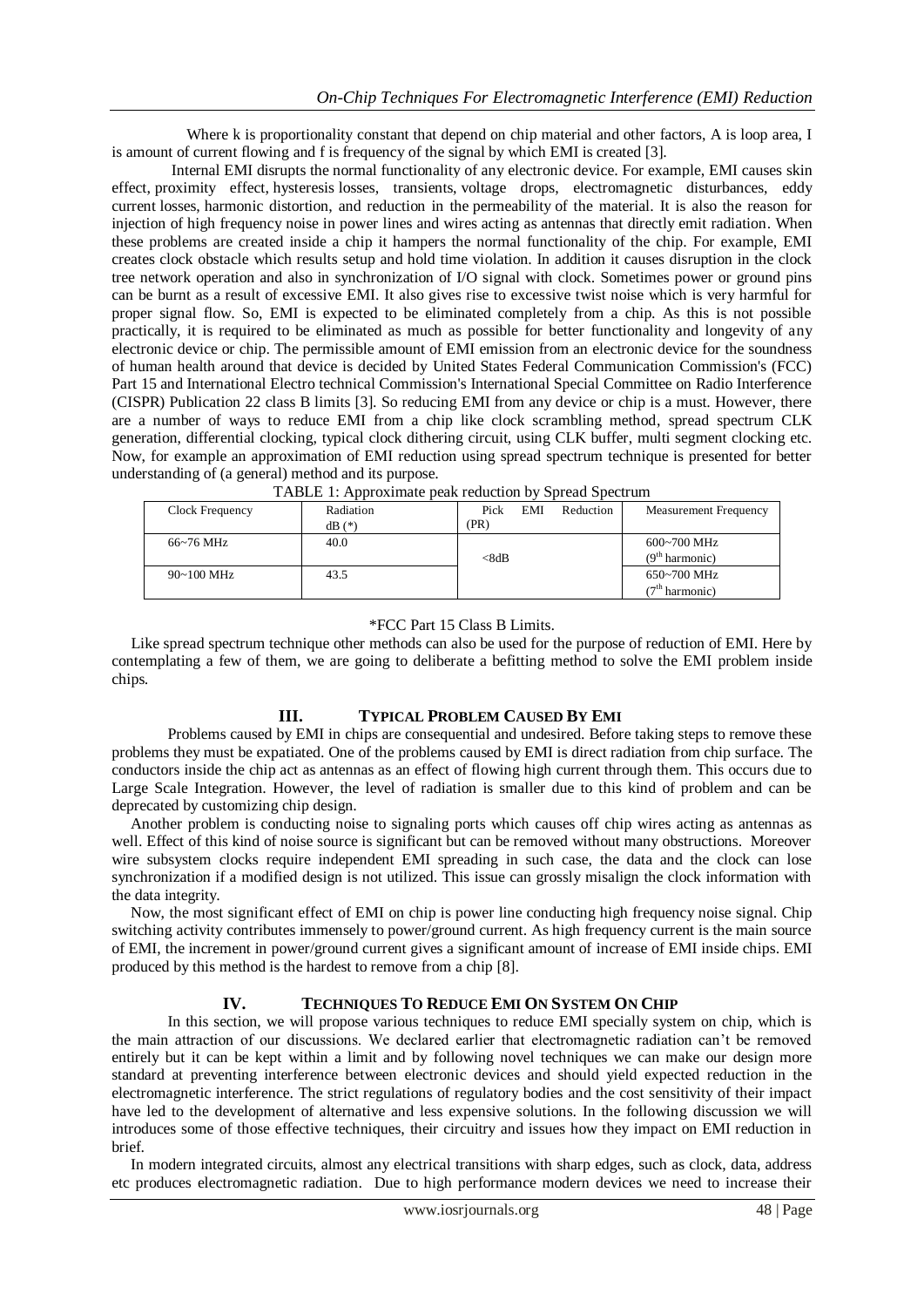clock speed. To meet the timing requirement (such as set up and hold time) the transition edge or the slew rate became faster too. Besides, as stated earlier, clocks are not only fed one or two blocks inside the chip rather they are distributed among the whole architecture depending on their requirement. Moreover, increased memory requirements and excessive loads on the clock lines have a large contribution producing electromagnetic radiation. The periodic nature with the highest frequency clock signal derived from the digital clock and other signals derived from the clock are the sources for the electromagnetic radiation especially on chip. Therefore, we are more attentive manipulating the clock circuitry in such a fashion that will help us to make a modern design with preventing the radiation.

## **4.1 CLOCK SCRAMBLING MECHANISM**

In this mechanism, the spectral profile of the digital clock is altering to reduce EMI reduction. The clock signal is mixing with a modulated signal of lower frequency. The mixing is accomplished with an XOR gate to get a suppressed carrier clock in order to spread the spectrum/energy of the higher frequency digital clock. In theory, this clocking doesn't introduce jitter. However, there is a drawback that the transition on the suppressed clock is lost during the transition of the modulating signal. This may lose the communication time of the digital system. This drawback can be obviated by using demodulated circuit at various ends of the clock distribution network.

 By doing this, the signal in the clock distribution network can suppress EMI. Though, the other signals in the rest of the chip emit radiation at the clock frequencies. Besides, even clock harmonics into the spectrum can't be suppressed via scrambling [4,9].



Figure 1: Time domain representation of scrambling method.

## **4.2 SPREAD SPECTRUM CLOCK GENERATOR**

In spread spectrum method, the same technique is applied like clock scrambling method which modulates the signal and spreads the energy over a wider frequency range but in a different approach. This is a widely used method for EMI reduction in the industry. Therefore, we will discuss the method a bit detail.

 The spread spectrum clock generator (SSCG) reduces the radiated emission by spreading the emissions over a wider frequency band. This band can be broadened by slowly frequency modulating the higher frequency clock over a few hundred kHz with the adequate reductions in the measured radiation level. Thus, SSC modulated the clock frequency along a predetermined path with a specific determined modulation profile. By deviating the period with a small amount, the energy of the clock is widely spread and the peak emission is attenuated significantly. The greater the deviation, and slower the frequency of the modulated signal, the attenuation will be greater. Here, the frequency is generally selected to be larger than 30 kHz and small enough not to upset the PC system timing [3,4].



Figure 2: Spread spectrum clocking.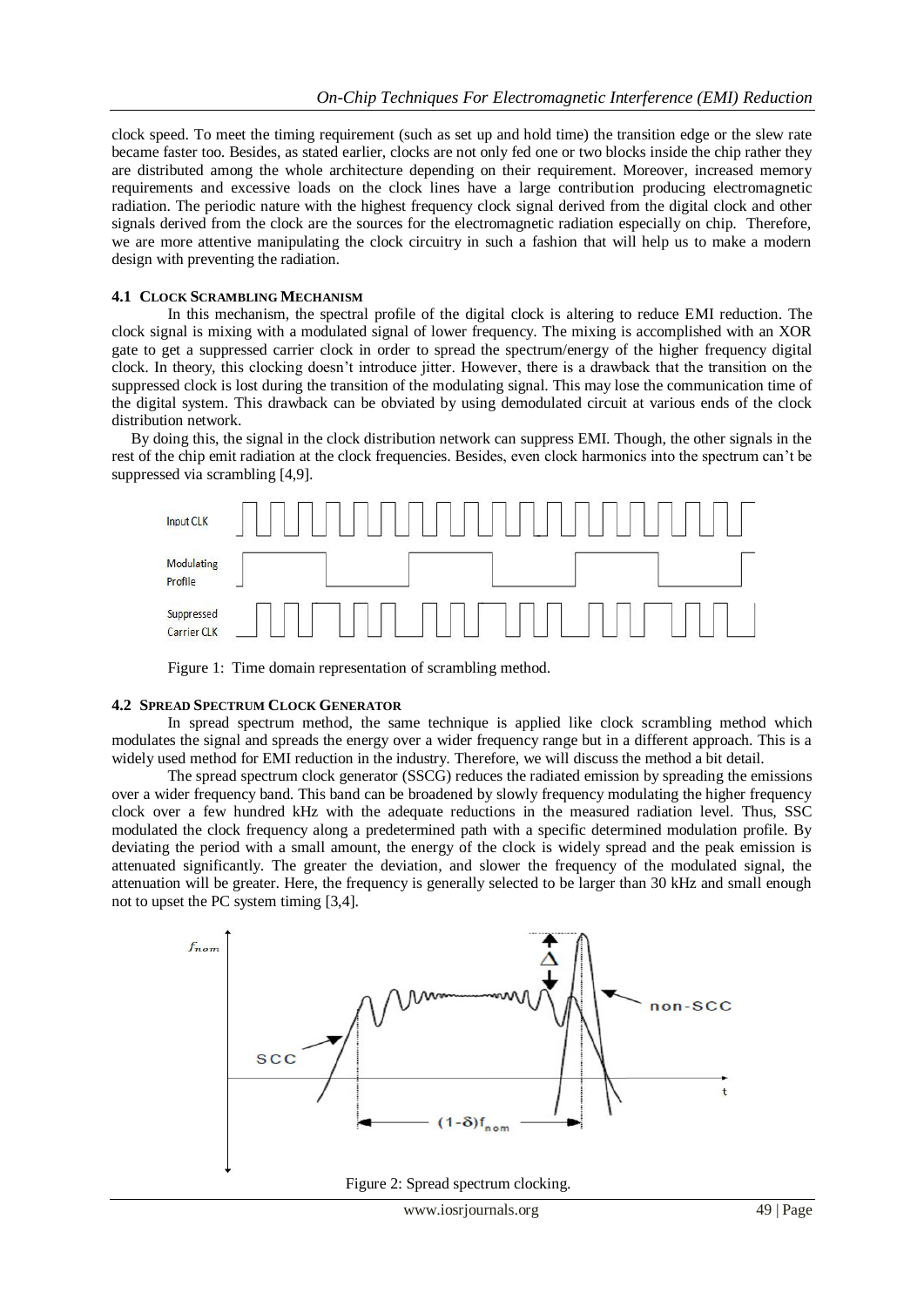Radiated emissions are typically confined in a sharp band concentrated around clock frequency harmonics. By uniformly distributing the radiation in a wide band, regulatory measurement levels can be reduced. Thus the modulation amount increases, so does the amount of EMI reduction. Let's talk about how we can implement this on design.

We can implement this in two ways: a) PLL based SSGC and b) Delay cell approach.

## **4.2.1 PLL BASED SSGC**

In this fashion, the clock frequency is directly modulated with a predetermined signal. Specially, this is done by a voltage control oscillator (VCO) has its input voltage controlled by a modulation waveform. We can make it more simple using triangular modulation profile. These techniques introduce some more peripheral block such as phase frequency detector (PFD) with the charge pump output and a VCO. Conventional PLL based SSC has a significant drawback that it suffers due to jitter. This also can reduce the expected amount to want to achieve from the circuitry. Digital PLL can be a smart choice to make it more efficient [5,9].

## **4.2.2 DELAY CELL APPROACH**

We can control the clock frequency by controlling the temporal spacing of the clock edges. In this approach, single or multiple based on the requirement delay elements are used to control the speed of the clk. This approach is a very simple solution reducing jitter that we may face using PLL based SSGC. Delay elements are used in series that create a delay chain. When the clock signal approaches through the chain, each edge encounter a small amount of delay which form a good shape of the clock signal into a spread spectrum clock signal. This method showed a significant result in variance of random jitter which helps to achieve greater reduction in EMI using spread spectrum techniques. It must be cautious that the digital delay cell array must be implemented with simple and low jitter implementation. To get it, we can use differential current starved inverter based delay circuit. We have to use a counter to create triangular modulation waveform to control the current passing through this inverter.

On a whole, SSC can be effectively used to reduce peak radiation by approximately 8 dB [9].

## **4.3 DIFFERENTIAL CLOCKING**

In differential clocking, the clock generator supplies both the clock and the clock bar traces. The designers have to route the two traces together in parallel. The clock bar has the equal and opposite current with the fundamental clock which is 180 degree out of phase. In differential clocking, by cancelling the H-field, EMI emissions can be reduce by a significant amount. As H-fields travel with the current flow according to the right hand rule, two current of opposite direction and 180 degree out of phase will have their H-field cancelled. This results in lower emission. It also reduces the amount of noise coupled to I/O traces, which generates EMI.

According to the Intel Corporation they suggested for best results [2, 3] -

- a) The trace lengths and the 180 degree phase difference between the two clocks needs to be closely matched.
- b) The real and parasitic terminations of each differential line should be the same.

 The spaces between two traces must be as small as possible. We can place the ground traces on the outside of the differential pair to reduce more emission.

## **4.4 CLOCK DITHERING CIRCUIT**

Clock Dithering is another on-chip solution for EMI reduction. This is a special frequency modulation technique. In this technique the frequency generated by the Voltage Control Oscillator (VCO) is controlled and dominated in such a way that the output frequency of the Phase locked Loop (PLL)/ PLL clock (clk) is the same as the input frequency. In fig. 3 shows a typical clock dithering circuit. The circuit depends on the control of the frequency of the voltage-controlled oscillator (VCO) of a phase-locked loop by appropriate division of the reference clock (RefClk) by the input divider (Q) and of the VCO clock (fvco) by the feedback divider (P). The dividers all consist of digital counters. The divided digital waveforms are compared by the phase-frequency detector, which puts out an up or down signal pulse depending on whether the P waveform lags or leads the Q waveform. The width of the up or down pulse is proportional to the amount of lag or lead. The up or down pulse is fed to the charge pump and low-pass filter block, which translates it to a change in the VCO control voltage (vcntl). The VCO control voltage is repeatedly adjusted by up or down pulses until the VCO frequency fvco is such that the P and Q waveforms align (i.e., the up and down pulses are of nearly zero width). At this point-

 $\frac{Refclk}{o} = \frac{f vco}{p}$  (2)

 Since the VCO frequency is divided by the output divider D, the actual output signal- ………….(3)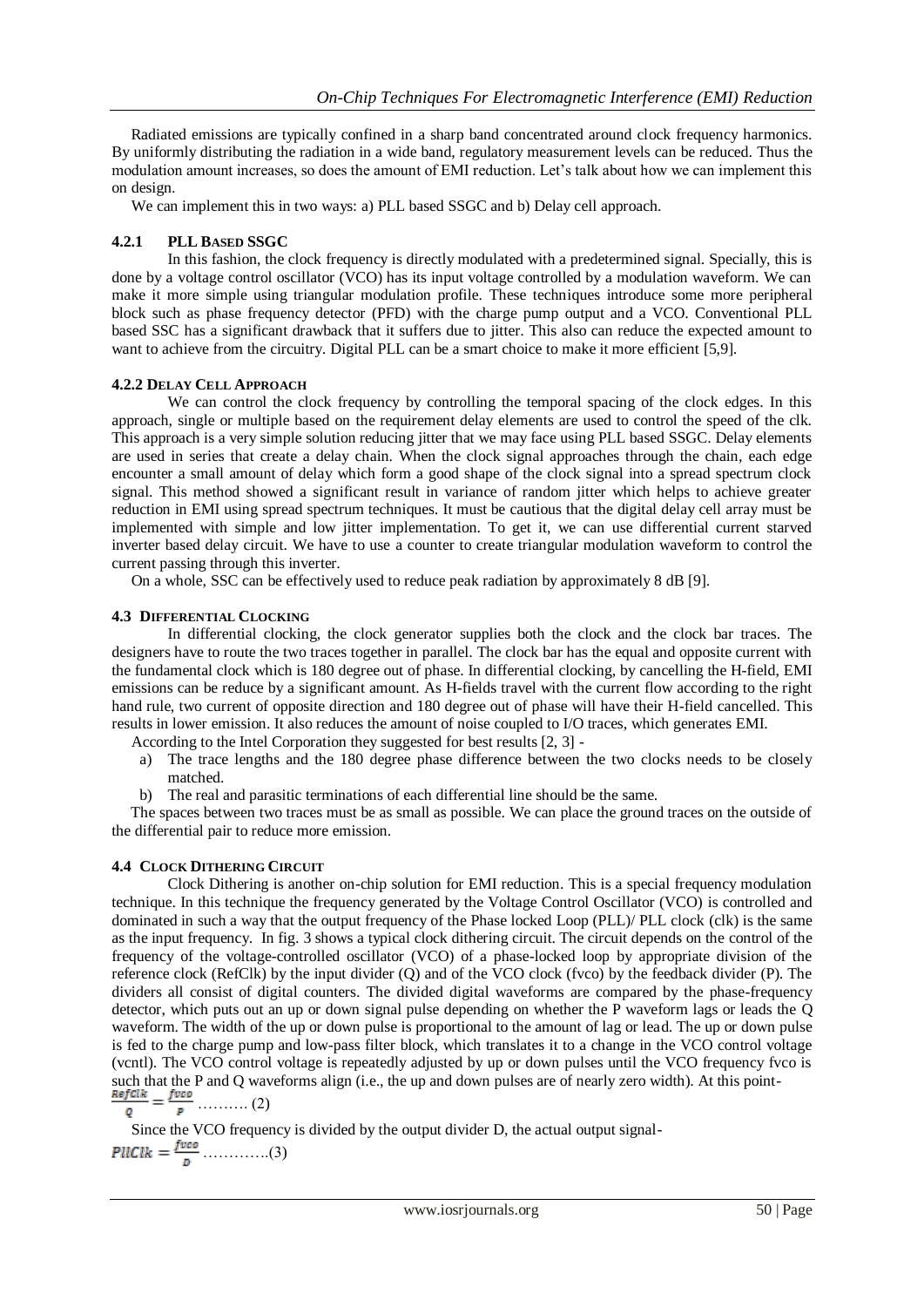Thus, the output frequency at stable operation is dictated by the values of the Q, P and D dividers and by appropriate substitution can be written as

$$
PUClk = \frac{P(RefClk)}{QD} \dots \dots \dots (4)
$$

Thus, for example, if  $RefClk=16$  MHz,  $P=50$ ,  $Q=10$  and  $D=5$ , the output frequency PllClk is the same as the input frequency, 16 MHz [1].

 If the P counter endpoint is 49, the output frequency is 15.68MHz, 2% less than 16 MHz. Therefore, a simple way to achieve dithering is to change the P counter endpoint back and forth between 50 and 49 at some reasonable rate. Controlling this rate is the job of the M counter, that is, the P counter endpoint is changed each time the modulation counter (M) reaches its endpoint. A typical value for M might be 10, so that the modulation frequency is then 16 MHz/(QM)=160 kHz. In practice, either the Q counter, the P counter, or both can be changed to achieve different target frequencies. Furthermore, by using both the rising and falling edges of the VCO clock, P can effectively have values such as 50.5 and 49.5, thus allowing a symmetric deviation of 1% about a center value of 50 [1].





 The scheme described above can be thought of as square wave modulation because the phase-locked loop is asked to jump instantaneously from one frequency to another. Because real systems don't respond that way, and because of deliberate filtering to moderate this sudden transition, the actual frequency modulation waveform looks more like a ringing square wave. Square wave modulation as just described has been used successfully in a number of products to reduce EMI emission sufficiently to allow products to pass FCC testing. In some applications, the cycle-to-cycle jitter associated with this modulation method cannot be tolerated by the system. This drawback has been addressed by the development of triangle wave modulation [1,2].

 Conducted EMI measurements of the frequency spectrum has lower peak values for the square-wavemodulated part than for the triangular-wave-modulated part, which appeared to be a result of greater spectrum spreading because of square wave overshoot. Radiated emissions from the boards using parts designed with triangular wave modulation exhibited less noise overall.

#### **4.5 USING CLOCK BUFFERS**

Faster data rates made a big challenge in the EMI reduction techniques. Spread Spectrum technique is effective where a single master clock acts as the source and other clock and data signals derive their timing from the source clk. While using this technique directly on different sub-system clocks, it encounters challenges synchronization problems for which we need special care to take on the design [3,5,6].

 In certain design, where sub-system clocks require independent EMI spreading, the data and clock lose synchronization which refereed as Cycle slip. This can mitigate by using timing safe clock buffer. This device can be directly inserted into the sub-system clock path as an active EMI filter. The Timing-safe clock buffer allows spread spectrum EMI reduction to be used in the SDRAM memory clock distribution lines. Besides, this solution is independent of the ASIC, and doesn't have any dependency on the other areas of the system [5].





 Thus the solution effectively reduces the peak amplitude of clock signals ensuring the compliance with FCC standards maintaining synchronization in the whole architecture in order to protect data integrity.